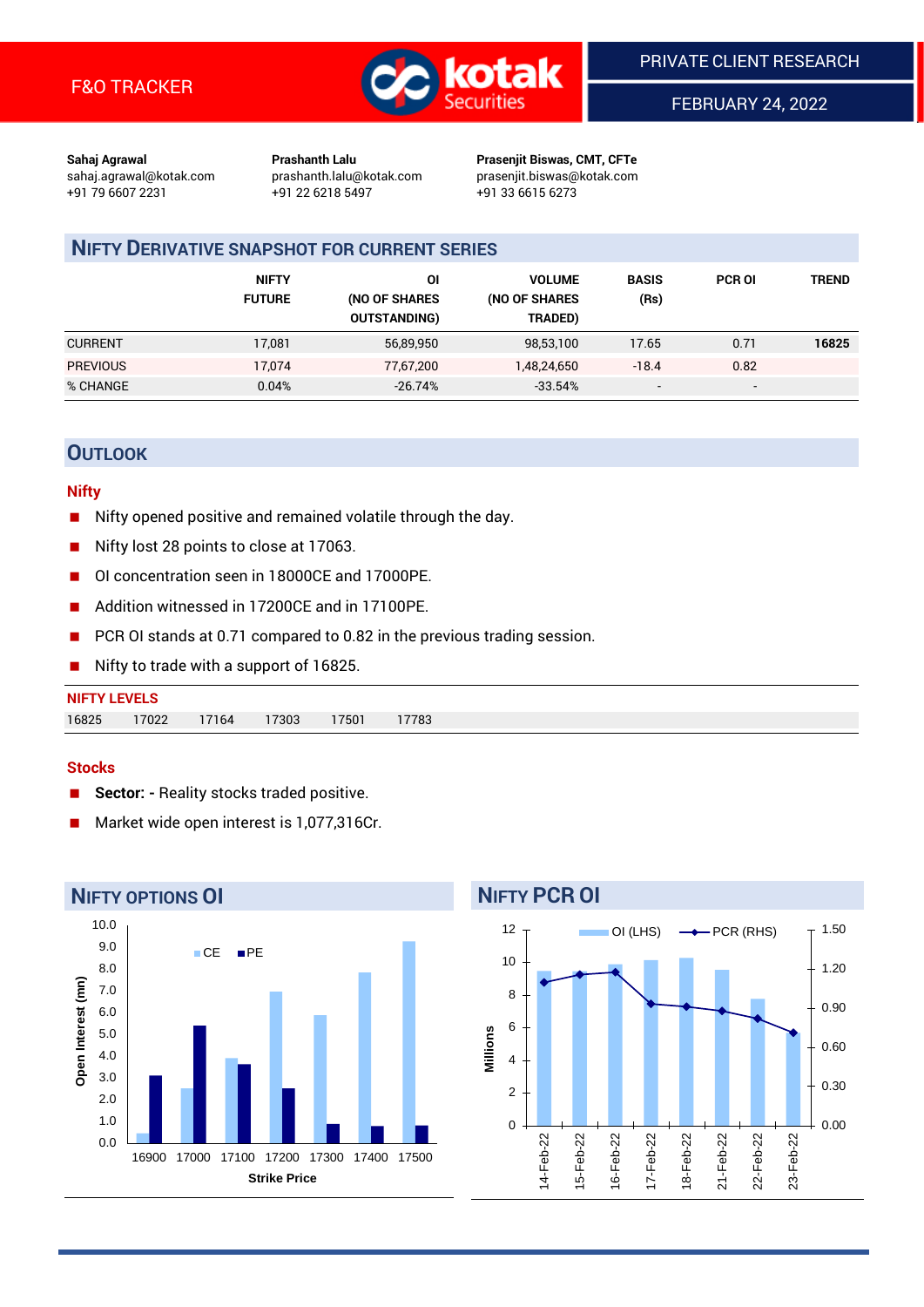# **FUTURE STATISTICS**

## **OI INCREASE**

| <b>SYMBOL</b>     | ΟI    | ΟI             | <b>PRICE CHG</b> |
|-------------------|-------|----------------|------------------|
|                   | (%)   | (SHARES)       | (%)              |
| <b>IDEA</b>       | 16.8% | 1,03,16,60,000 | $-1.8%$          |
| <b>CROMPTON</b>   | 14.7% | 46.57.400      | 7.3%             |
| <b>NTPC</b>       | 10.5% | 5,04,39,300    | $-1.4%$          |
| <b>ASHOKLEY</b>   | 10.1% | 3,67,24,500    | $-0.3%$          |
| <b>GSPL</b>       | 10.1% | 15,74,200      | 4.3%             |
| <b>INDUSTOWER</b> | 8.7%  | 1,07,52,000    | $-0.2%$          |
| <b>GUJGASLTD</b>  | 8.5%  | 25,47,500      | $-3.5%$          |
| <b>BOSCHLTD</b>   | 7.6%  | 1,44,500       | $-0.1%$          |
| AMBUJACEM         | 6.9%  | 1,91,43,000    | $-1.9%$          |
| <b>BATAINDIA</b>  | 6.7%  | 15,71,900      | $-0.8%$          |

| <b>OI DECREASE</b> |          |           |                  |
|--------------------|----------|-----------|------------------|
| <b>SYMBOL</b>      | ΟI       | ΟI        | <b>PRICE CHG</b> |
|                    | $(\%)$   | (SHARES)  | (%)              |
| <b>ATUL</b>        | $-23.5%$ | 1,16,925  | 1.9%             |
| <b>INDIAMART</b>   | $-19.8%$ | 4,72,200  | 0.7%             |
| <b>METROPOLIS</b>  | $-17.6%$ | 8,62,800  | 2.6%             |
| <b>ABBOTINDIA</b>  | $-15.8%$ | 51.475    | 1.8%             |
| <b>DIXON</b>       | $-15.5%$ | 5,25,750  | 1.9%             |
| <b>IPCALAB</b>     | $-14.6%$ | 11,92,950 | $-0.6%$          |
| <b>HONAUT</b>      | $-13.5%$ | 10,440    | 0.1%             |
| <b>PFIZER</b>      | $-12.2%$ | 1,60,750  | 2.0%             |
| <b>JKCEMENT</b>    | $-11.1%$ | 2,74,575  | 0.1%             |
| <b>IRCTC</b>       | $-8.7%$  | 98,21,000 | 3.1%             |

# **CASH STATISTICS**

| <b>TOP VOLUMES</b> |                      |              |              |  |  |  |  |  |
|--------------------|----------------------|--------------|--------------|--|--|--|--|--|
| <b>SYMBOL</b>      | <b>TRADED SHARES</b> | <b>VALUE</b> | <b>CLOSE</b> |  |  |  |  |  |
|                    | (QTY)                | (IN LAKHS)   |              |  |  |  |  |  |
| <b>KOTAKBANK</b>   | 69,15,921            | 1,30,947     | 1,886        |  |  |  |  |  |
| <b>ICICIBANK</b>   | 1,16,24,282          | 86,993       | 745          |  |  |  |  |  |
| <b>TCS</b>         | 24,26,203            | 86,895       | 3,564        |  |  |  |  |  |
| <b>TATAMOTORS</b>  | 1,77,03,998          | 85.034       | 477          |  |  |  |  |  |
| <b>ADANIPOWER</b>  | 6,50,07,796          | 82,186       | 126          |  |  |  |  |  |
| <b>RELIANCE</b>    | 33,73,615            | 80,671       | 2.374        |  |  |  |  |  |
| <b>HDFC</b>        | 30,44,306            | 74,833       | 2,437        |  |  |  |  |  |
| <b>SBIN</b>        | 1,38,99,433          | 69,681       | 499          |  |  |  |  |  |
| <b>HDFCBANK</b>    | 45.14.781            | 68.225       | 1.501        |  |  |  |  |  |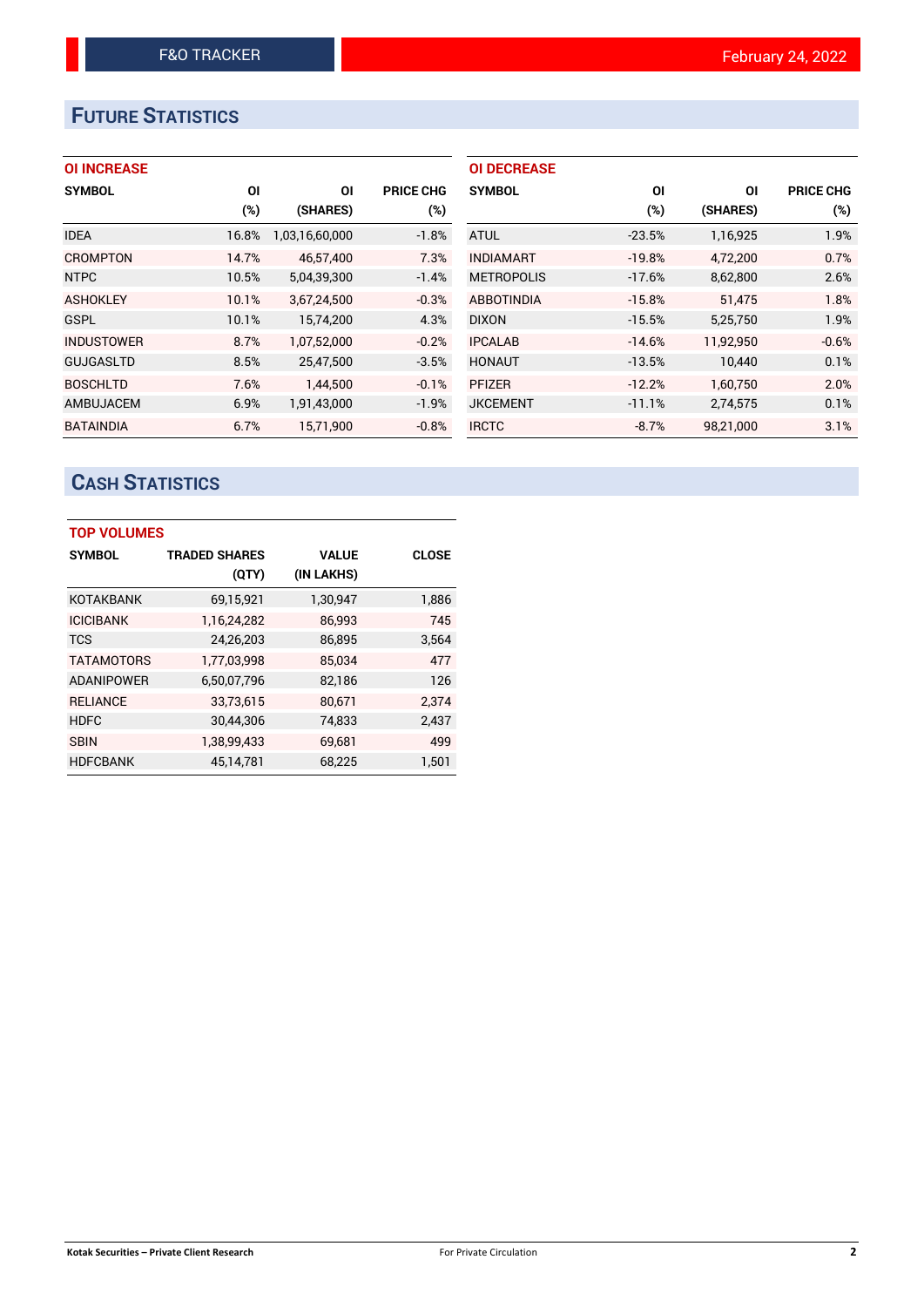# **OPTION STATISTICS**

## **SIGNIFICANT CALL OPEN INTEREST**

| <b>SYMBOL</b>     | <b>STRK</b>  | <b>OPTION</b> | <b>CLOSE</b> | <b>FUT</b>   | ΟI         |
|-------------------|--------------|---------------|--------------|--------------|------------|
|                   | <b>PRICE</b> | <b>TYPE</b>   | (RS)         | <b>CLOSE</b> | (SHARES)   |
| ONGC              | 175          | CE            | 0.1          | 161          | 229,76,800 |
| M&M               | 900          | СE            | 0.1          | 851          | 23,08,600  |
| ONGC              | 170          | <b>CE</b>     | 0.1          | 161          | 129,82,200 |
| <b>HEROMOTOCO</b> | 2,800        | CE            | 0.9          | 2,674        | 5,13,600   |
| <b>MARUTI</b>     | 9,000        | CE            | 4.9          | 8,697        | 3,29,800   |
| <b>NTPC</b>       | 135          | <b>CE</b>     | 0.1          | 130          | 116,33,700 |
| <b>WIPRO</b>      | 600          | CE            | 0.2          | 567          | 33,93,600  |
| <b>SUNPHARMA</b>  | 860          | CF            | 0.2          | 841          | 13,62,200  |
| <b>INDUSINDBK</b> | 1,000        | <b>CE</b>     | 0.3          | 950          | 16,02,000  |
| <b>TCS</b>        | 4.000        | CE            | 0.4          | 3.571        | 15.29.250  |

### **SIGNIFICANT PUT OPEN INTEREST**

| <b>SYMBOL</b>     | <b>STRK</b> | <b>OPTION</b> | <b>CLOSE</b> | FUT          | ΟI        |
|-------------------|-------------|---------------|--------------|--------------|-----------|
|                   | PRICE       | <b>TYPE</b>   | (RS)         | <b>CLOSE</b> | (SHARES)  |
| <b>BANKBARODA</b> | 100         | PE            | 0.1          | 107          | 73,24,200 |
| <b>HINDALCO</b>   | 500         | РE            | 0.1          | 517          | 32,59,400 |
| <b>WIPRO</b>      | 550         | PE            | 0.2          | 567          | 17,12,000 |
| <b>MARUTI</b>     | 8.800       | РE            | 105.5        | 8.697        | 1,16,000  |
| M&M               | 850         | PE            | 3.8          | 851          | 3,73,100  |
| <b>SUNPHARMA</b>  | 840         | РE            | 2.4          | 841          | 5.19.400  |
| <b>HEROMOTOCO</b> | 2,600       | PE            | 2.5          | 2,674        | 91,800    |
| <b>ASIANPAINT</b> | 3.200       | PE            | 5.3          | 3.243        | 94.650    |
| BANKBARODA        | 105         | <b>PE</b>     | 0.3          | 107          | 34,28,100 |
| <b>KOTAKBANK</b>  | 1,820       | <b>PE</b>     | 3.0          | 1.885        | 4,14,000  |

| SIGNIFICANT CALL OPEN INTEREST ADDITION |              |               |             |        |              | <b>SIGNIFICANT PUT OPEN</b> |              |  |
|-----------------------------------------|--------------|---------------|-------------|--------|--------------|-----------------------------|--------------|--|
| <b>SYMBOL</b>                           | <b>STRK</b>  | <b>OPTION</b> | <b>OPEN</b> | OI CHG | <b>CLOSE</b> | <b>SYMBOL</b>               | STRK C       |  |
|                                         | <b>PRICE</b> | <b>TYPE</b>   | <b>INT</b>  | (%)    | (Rs)         |                             | <b>PRICE</b> |  |
| <b>INDIGO</b>                           | 2,220        | <b>CE</b>     | 1,81,000    | 229%   | 1.2          | <b>INDUSTOWER</b>           | 245          |  |
| <b>SBILIFE</b>                          | 1.110        | <b>CE</b>     | 1.02.000    | 189%   | 2.8          | <b>KOTAKBANK</b>            | 1.860        |  |
| AMBUJACEM                               | 330          | <b>CE</b>     | 1,84,500    | 146%   | 3.8          | <b>BANKBARODA</b>           | 108          |  |
| <b>SAIL</b>                             | 92           | <b>CE</b>     | 3.75.250    | 119%   | 3.0          | <b>INDUSTOWER</b>           | 240          |  |
| <b>DLF</b>                              | 345          | <b>CE</b>     | 5,49,450    | 85%    | 2.5          | <b>MARUTI</b>               | 8,800        |  |
| <b>BANKBARODA</b>                       | 109          | <b>CE</b>     | 13,33,800   | 81%    | 0.4          | <b>BANKBARODA</b>           | 107          |  |
| <b>ZEEL</b>                             | 245          | <b>CE</b>     | 8,52,000    | 69%    | 1.0          | <b>DLF</b>                  | 335          |  |
| <b>ITC</b>                              | 218          | <b>CE</b>     | 6.49.600    | 66%    | 0.3          | <b>TORNTPOWER</b>           | 480          |  |
| <b>DELTACORP</b>                        | 250          | <b>CE</b>     | 1,33,400    | 66%    | 17.9         | <b>IRCTC</b>                | 810          |  |
| <b>INDHOTEL</b>                         | 205          | <b>CE</b>     | 4,34,376    | 59%    | 2.7          | <b>DLF</b>                  | 340          |  |

| SIGNIFICANT PUT OPEN INTEREST ADDITION |                              |           |             |        |              |  |  |  |
|----------------------------------------|------------------------------|-----------|-------------|--------|--------------|--|--|--|
| <b>SYMBOL</b>                          | <b>STRK</b><br><b>OPTION</b> |           | <b>OPEN</b> | OI CHG | <b>CLOSE</b> |  |  |  |
|                                        | <b>PRICE</b>                 | TYPE      | <b>INT</b>  | (%)    | (Rs)         |  |  |  |
| <b>INDUSTOWER</b>                      | 245                          | <b>PE</b> | 3,94,800    | 236%   | 1.8          |  |  |  |
| KOTAKBANK                              | 1,860                        | <b>PE</b> | 2,64,800    | 205%   | 6.4          |  |  |  |
| <b>BANKBARODA</b>                      | 108                          | <b>PE</b> | 14,97,600   | 172%   | 1.2          |  |  |  |
| <b>INDUSTOWER</b>                      | 240                          | <b>PE</b> | 5,90,800    | 171%   | 1.1          |  |  |  |
| <b>MARUTI</b>                          | 8,800                        | <b>PE</b> | 1,16,000    | 145%   | 105.5        |  |  |  |
| <b>BANKBARODA</b>                      | 107                          | <b>PE</b> | 11,70,000   | 113%   | 0.8          |  |  |  |
| DLF                                    | 335                          | <b>PE</b> | 3,21,750    | 99%    | 0.8          |  |  |  |
| TORNTPOWER                             | 480                          | <b>PE</b> | 1,35,000    | 96%    | 6.4          |  |  |  |
| <b>IRCTC</b>                           | 810                          | <b>PE</b> | 1,13,750    | 81%    | 3.5          |  |  |  |
| <b>DLF</b>                             | 340                          | PE        | 8,39,850    | 70%    | 1.5          |  |  |  |

| <b>CALL OPTION VOLUMES</b> |              |               |                  | <b>PUT OPTION VOLUMES</b> |                  |              |               |                  |              |
|----------------------------|--------------|---------------|------------------|---------------------------|------------------|--------------|---------------|------------------|--------------|
| <b>SYMBOL</b>              | <b>STRK</b>  | <b>OPTION</b> | <b>CONTRACTS</b> | <b>CLOSE</b>              | <b>SYMBOL</b>    | <b>STRK</b>  | <b>OPTION</b> | <b>CONTRACTS</b> | <b>CLOSE</b> |
|                            | <b>PRICE</b> | <b>TYPE</b>   |                  | (Rs)                      |                  | <b>PRICE</b> | <b>TYPE</b>   |                  | (Rs)         |
| <b>RELIANCE</b>            | 2,400        | <b>CE</b>     | 16,667           | 4.7                       | <b>RELIANCE</b>  | 2,400        | <b>PE</b>     | 6,685            | 27.3         |
| <b>KOTAKBANK</b>           | 1.900        | <b>CE</b>     | 14.467           | 6.5                       | <b>RELIANCE</b>  | 2,380        | <b>PE</b>     | 6.179            | 14.2         |
| <b>TATASTEEL</b>           | 1,160        | <b>CE</b>     | 11,294           | 1.1                       | <b>RELIANCE</b>  | 2,360        | <b>PE</b>     | 5,959            | 6.5          |
| <b>SBIN</b>                | 520          | <b>CE</b>     | 10.673           | 0.3                       | <b>KOTAKBANK</b> | 1.880        | <b>PE</b>     | 5.460            | 10.7         |
| <b>TCS</b>                 | 3,600        | <b>CE</b>     | 10,399           | 6.9                       | <b>SBIN</b>      | 500          | <b>PE</b>     | 5,393            | 4.4          |
| <b>SBIN</b>                | 510          | <b>CE</b>     | 9,911            | 0.7                       | <b>TATASTEEL</b> | 1.140        | <b>PE</b>     | 5.388            | 7.5          |
| <b>HDFCBANK</b>            | 1,520        | <b>CE</b>     | 8,756            | 2.3                       | <b>TCS</b>       | 3,600        | <b>PE</b>     | 4,888            | 36.9         |
| <b>RELIANCE</b>            | 2.420        | <b>CE</b>     | 8.361            | 2.2                       | <b>KOTAKBANK</b> | 1,900        | <b>PE</b>     | 4.710            | 19.3         |
| <b>TCS</b>                 | 3,800        | <b>CE</b>     | 8.290            | 0.6                       | <b>MARUTI</b>    | 8,600        | <b>PE</b>     | 4,362            | 12.8         |
| <b>ICICIBANK</b>           | 750          | <b>CE</b>     | 8,228            | 3.0                       | <b>MARUTI</b>    | 8,700        | PE            | 4,172            | 46.1         |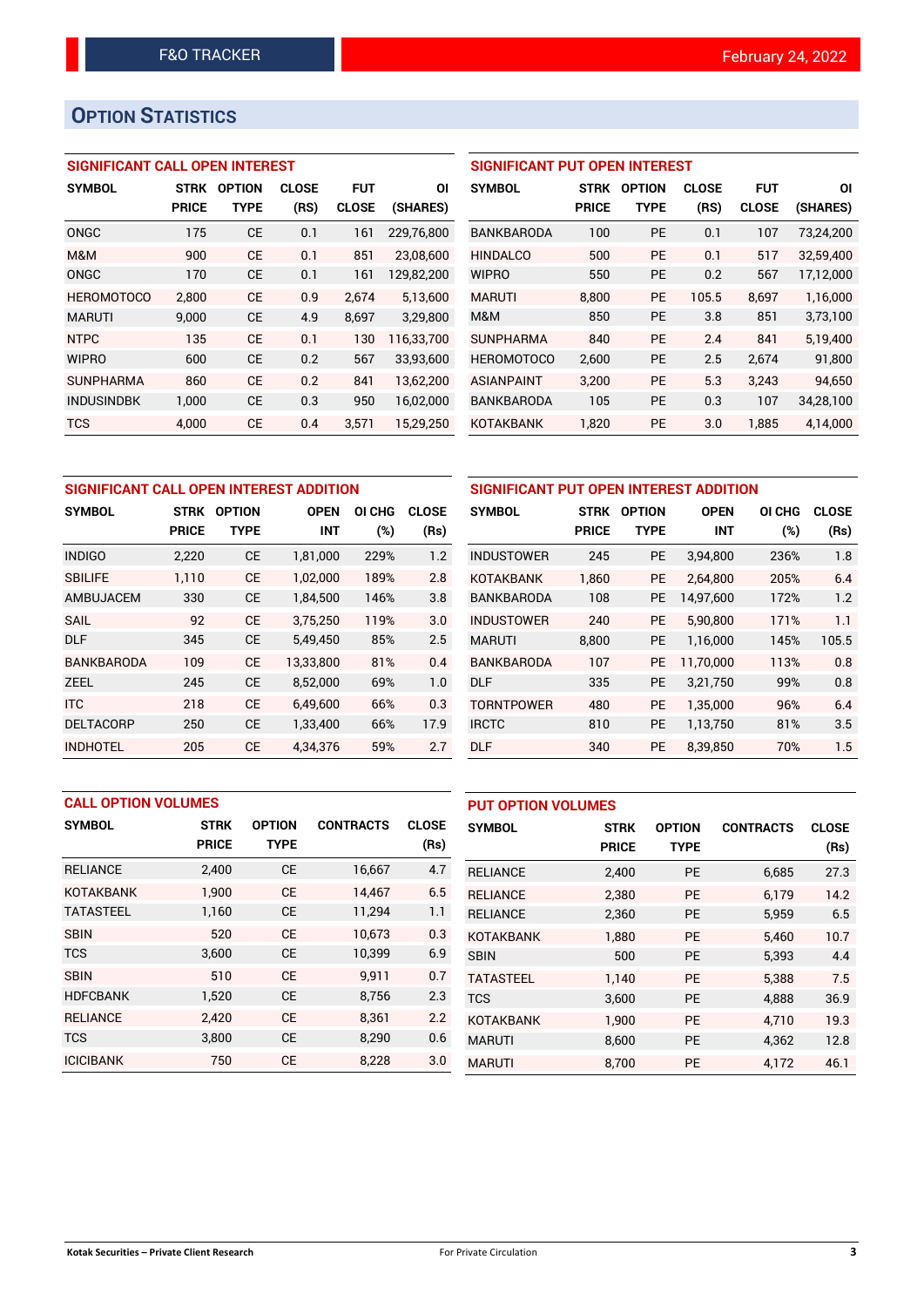### **RATING SCALE (PRIVATE CLIENT GROUP)**

- **BUY**  Stock/Index looks strong from the expiry/near term perspective and is expected to gain on the basis of technical and/or derivative parameters. Time frame is minimum of current expiry and in certain cases extend to the next series depending on the stock behaviour. Strict stop loss needs to be adhered to for every buy/long recommendation given.
- **SELL** Stock/Index looks weak from the expiry/near term perspective and is expected to gain on the basis of technical and/or derivative parameters. Time frame is minimum of current expiry and in certain cases extend to the next series depending on the stock behaviour. Strict stop loss needs to be adhered to for every sell/short recommendation given.

#### **FUNDAMENTAL RESEARCH TEAM (PRIVATE CLIENT GROUP)**

**Shrikant Chouhan Arun Agarwal Amit Agarwal, CFA Hemali Dhame** shrikant.chouhan@kotak.com arun.agarwal@kotak.com agarwal.amit@kotak.com Hemali.Dhame@kotak.com +91 22 6218 5408 +91 22 6218 6443 +91 22 6218 6439 +91 22 6218 6433

jatin.damania@kotak.com +91 22 6218 6440 +91 22 6218 6432 +91 80801 97299 +91 22 6218 6427

**Sumit Pokharna** Pankaj Kumar<br>Oil and Gas, Information Tech Construction, C sumit.pokharna@kotak.com pankajr.kumar@kotak.com +91 22 6218 6438 +91 22 6218 6434

**Jatin Damania Purvi Shah Rini Mehta K. Kathirvelu**

Construction, Capital Goods & Midcaps

Transportation, Paints, FMCG

Metals & Mining, Midcap Pharmaceuticals Pharmaceuticals Research Associate Support Executive<br>
iatin.damania@kotak.com purvi.shah@kotak.com rini.mehta@kotak.com k.kathirvelu@kotak.com

### **TECHNICAL RESEARCH TEAM (PRIVATE CLIENT GROUP)**

[shrikant.chouhan@kotak.com](mailto:shrikant.chouhan@kotak.com) [amol.athawale@kotak.com](mailto:amol.athawale@kotak.com) Research Associate +91 22 6218 5408 +91 20 6620 3350 [sayed.haider@kotak.com](mailto:sayed.haider@kotak.com)

**Shrikant Chouhan Amol Athawale Sayed Haider**

+91 22 62185498

#### **DERIVATIVES RESEARCH TEAM (PRIVATE CLIENT GROUP)**

+91 79 6607 2231 +91 22 6218 5497 +91 33 6615 6273

**Sahaj Agrawal Prashanth Lalu Prasenjit Biswas, CMT, CFTe** [prasenjit.biswas@kotak.com](mailto:prasenjit.biswas@kotak.com)